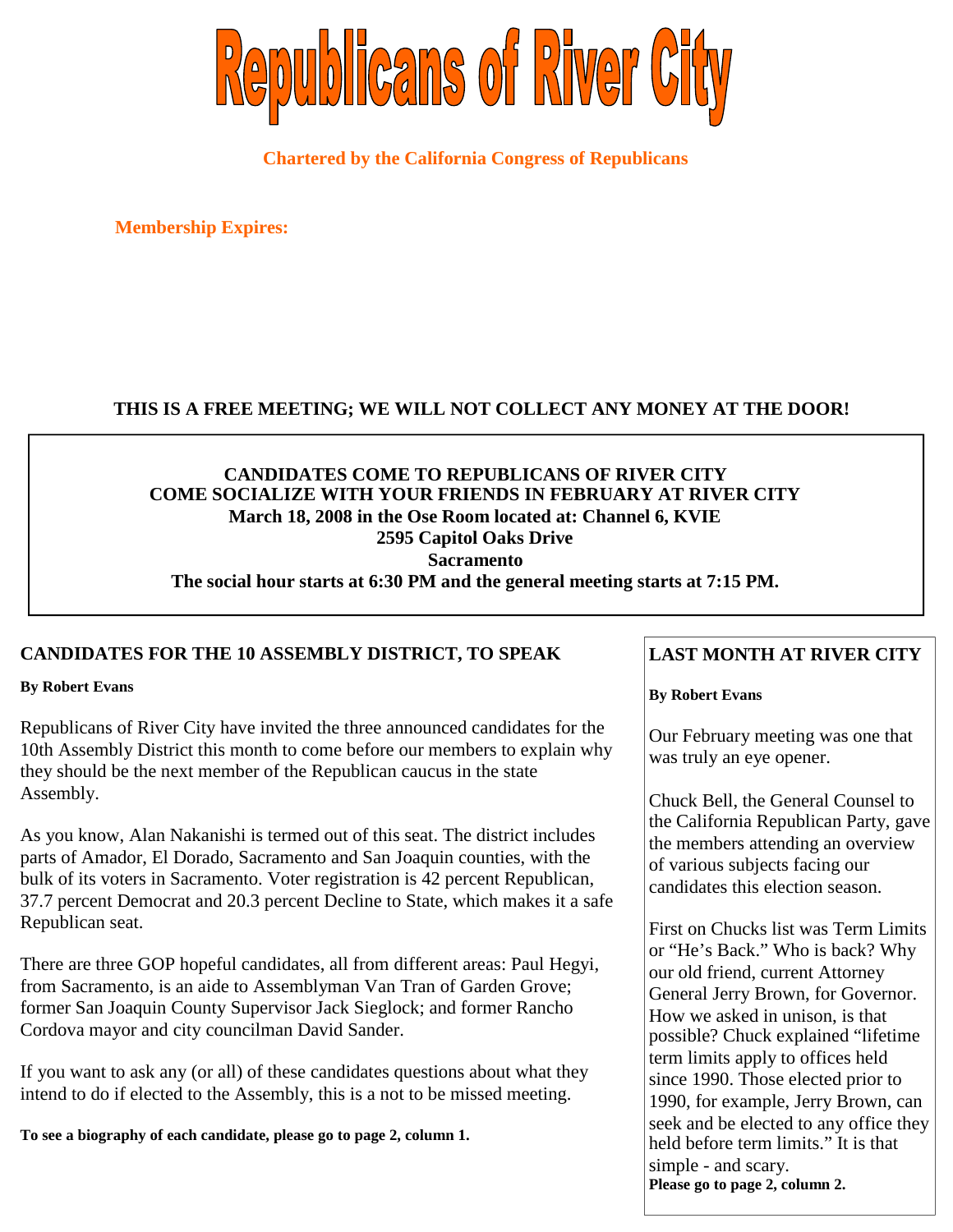

Republican Paul Hegyi is a conservative with a long history of fighting for conservative causes and candidates. "As the Assemblyman for the 10th I will be a solid conservative vote... I'll be a solid vote for reform

and accountability." Raised and educated in Sacramento, Paul attended Luther Burbank High School where he was Captain of the Swim Team and Executive Officer in the Navy Junior ROTC program. He graduated from Sacramento State University with a Bachelor's of Arts Degree in Government. He is Chief of Staff to Republican Assemblyman Van Tran and he and his wife Julie live in Sacramento.

-------------



Businessman and former San Joaquin County Supervisor Jack Sieglock has been a community leader and volunteer in the San Joaquin region for more than three decades. In 1990, Jack was elected to the Lodi

City Council - a seat he held for two terms. Jack also served as Lodi Mayor in both 1994 and 1998. In 1998, Jack was elected to the 4th District of the San Joaquin Board of Supervisors, where he served as Chairman in 2003. A staunch fiscal conservative, Jack fought to instill tighter fiscal controls on the county and to cut waste and inefficiency. Jack currently owns a small business, Sieglock Communications. He also helped grow and manage a family health care business, Option Care, and works in property management. Jack Sieglock holds a degree in Political Science from the University of California, Santa Barbara. He and his wife Brenda have been married for 24 years. They have three children: Chris, Mark, and Amanda.

-------------



David Sander is a Graduate Fellow at Tulane University School of Medicine where he received the McLeskey Award for excellence in research, and a Ph.D. in Cellular and Molecular Biology. He put that experience to work helping

**Page 2** as Congressional Science Fellow, where he Chuck discussed campaign finance as Congressional Science Fellow, where he developed legislation and monitored issues including health, science, labor, intellectual property, welfare, Medicare/Medicaid reform and Social Security. After leaving Congress, he founded Sander & Associates, which helps scientific groups and biotech/pharmaceutical companies communicate effectively with government and the public. Nearly a decade ago, David and his family moved to Rancho Cordova, where he established a reputation as a community volunteer and effective leader. David spent years helping improve the community before being elected to the City Council in 2002. David has served on the board of the Chamber of Commerce, Cordova Community Council and as a member of the Sheriff's Citizen Advisory Panel. David's tenure on the City Council has been a demonstration of Republican principles at work - streamlining government, increasing public safety, opposing higher taxes and giving businesses the opportunity to grow and provide jobs. David currently serves as Rancho Cordova's Mayor. Today, Rancho Cordova has one of the largest business and jobs bases in the region. A devoted father and husband, David is married to Dr. Maggie Parsons, a local dermatologist and third-generation area resident. They have a son, Charles, who is a precocious two-year old.

#### **LAST MONTH (Cont.)**

And a recent statewide poll indicates that Jerry Brown is far ahead of all likely contenders for Governor among Democrats. Oh joy - we will have Governor Moonbeam again.

Chuck also discussed redistricting. A Democrat dominated legislature and a likely Governor Jerry Brown will draw congressional and legislative district in 2011. And that prospect puts the Republican Party in real jeopardy. Why? In 2001, the Democrats and Republicans got together and drew up safe districts. This time, Chuck predicts that the Democrats will bypass Republicans and draw up districts that pit sitting Republicans against each other. In addition, Democrats will make sure they control a 2/3rd majority in the legislature and add as many seats as possible to their congressional majority. This is, of course, very bad news for taxpayers.

rules and regulations, which he described as favoring political parties over all other organizations or individuals. If you like political parties this is good news. In addition, political clubs may not be subject to campaign finance rules as long as they do not solicit contributions to support state or local candidates, make contributions to political parties or central committees or spend \$1,000 or more for state or local political purposes. Paying for party voter registration drives or for party election headquarters constitutes expenditures that count toward registration as a committee.

This appearance by Chuck Bell was very well appreciated by those members of River City attending. We all learned from this appearance and we say thank you Chuck Bell.

### **ON THIS DATE IN HISTORY**

March 1, 1875 – Civil Rights Act of 1875, guaranteeing access to public accommodations without regard to race, signed by Republican President U. S. Grant; passed with 92% Republican support over 100% Democrat opposition.

March 5, 1875 - Blanche Bruce (R-MS) becomes the first African-American to serve a full term in the U. S. Senate; in 1879 he was the first African-American to preside over the Senate.

March 6, 1857 – Republican Supreme Court Justice John McLean issues a strenuous dissent from a decision by 7 Democrats in the infamous Dred Scott case that African-Americans had no rights "which any white man was bound to respect.".

March 9, 1926 – Republican Bertha K. Landes elected Mayor of Seattle; first woman to be mayor of a U. S. city.

Republicans develop public policy; working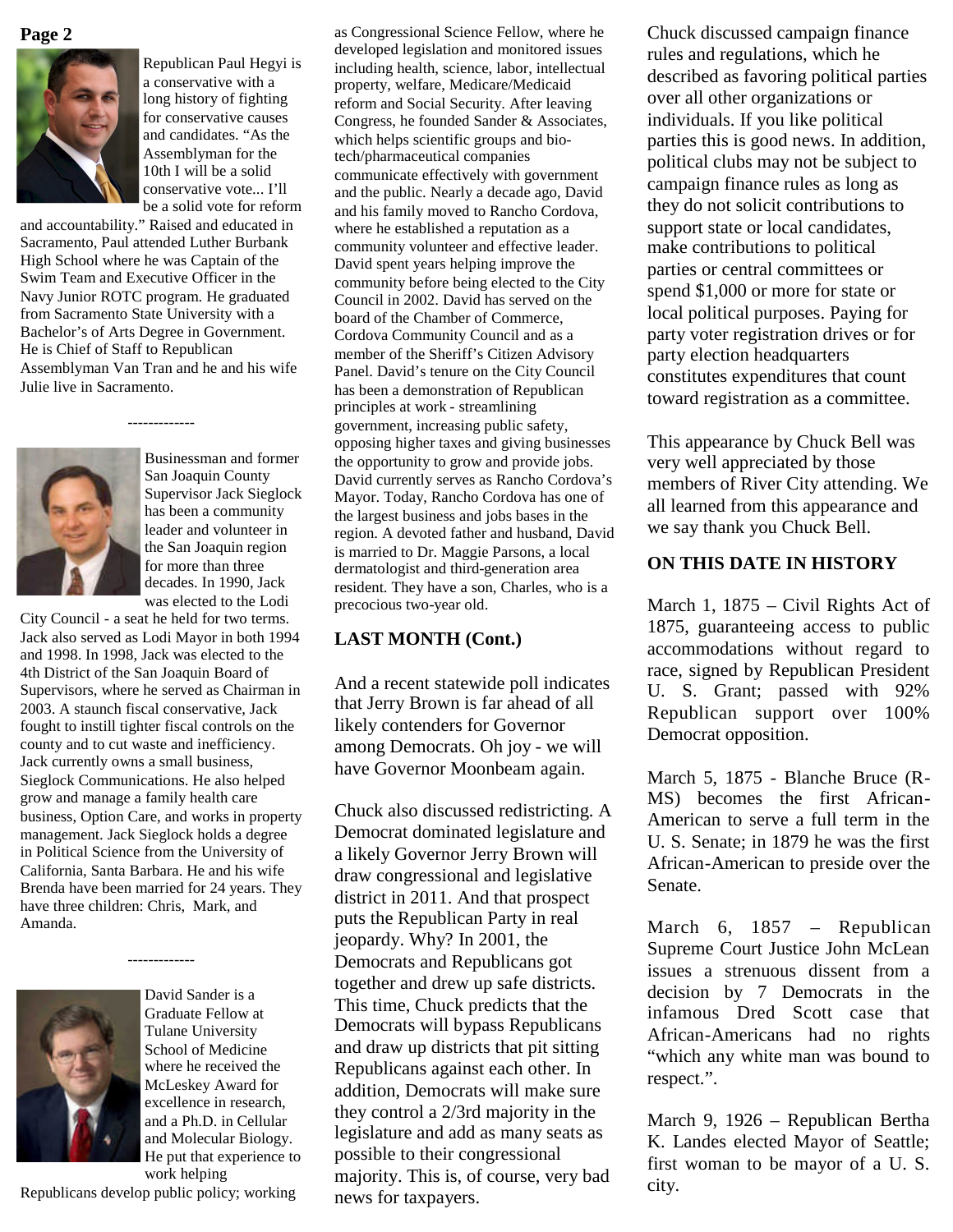# **Page 3 IN MY OPINION:**

#### **VOTING FOR THE VEEP! by Christopher Angle**

Now that Senator McCain has won the Republican nomination, he is facing what may be the most important decision of a McCain presidency: who to pick for his V.P.

Such a decision, while always important, does not normally take on the central significance that it does in McCain's case. At 72, McCain would be the oldest President to ever assume office. Given his age and the strain that the office puts on those who endure 8 years of it (look at before & after pictures of Bush and Clinton), it is a very real possibility that McCain may not survive two terms in office.

Consequently, a vote for McCain will come with the implicit understanding that one is also effectively also voting for his V.P. for President. Therefore, it is incumbent upon McCain to pick a V.P. who the country feels is ready and capable to assume the office of President.

Sometimes presidential candidates will choose running mates who may appeal to a segment of their base for electoral purposes, but are in no way really ready or capable of actually being President. An example of this would be Dan Quayle.

If he is to win, voters will have to be satisfied with McCain's choice of V.P. A choice like Dan Quayle could doom McCain's candidacy. Although it doesn't often happen, this will be one election where people will be also voting for the V.P. for President as well.



# **HAVE A LAUGH**

----------

## DISORDER IN THE COURT

From the book Disorder in the American Courts, these are what people actually said in court:

ATTORNEY: Are you sexually active? WITNESS: No, I just lie there. ----------

ATTORNEY: What gear were you in at the moment of the impact? WITNESS: Gucci sweats and Reeboks.

ATTORNEY: This myasthenia gravis, does it affect your memory at all? WITNESS: Yes. ATTORNEY: And in what ways does it affect your memory? WITNESS: I forget. ATTORNEY: You forget? Can you give us an example of something you forgot?

ATTORNEY: What was the first thing your husband said to you that morning? WITNESS: He said, "Where am I, Cathy?" ATTORNEY: And why did that upset you? WITNESS: My name is Susan! ----------

# **DID YOU KNOW**

Did you know you can now pay your River City dues on line?

It's easy. Just set your computer browser to REPUBLICANS OF RIVER CITY, click on JOIN, and fill out the form. Then click on the SUBMIT button and fill in the credit card information.

ATTORNEY: Do you know if your daughter has ever been involved in voodoo? WITNESS: We both do. ATTORNEY: Voodoo? WITNESS: We do. ATTORNEY: You do? WITNESS: Yes, voodoo. ----------

ATTORNEY: Now doctor, isn't it true that when a person dies in his sleep, he doesn't know about it until the next morning? WITNESS: Did you actually pass the bar exam?



## **SAINT PATRICK'S DAY**

As we celebrate Saint Patrick's Day on March 17, let us remember that 15 of our Presidents had definite Irish ancestry:

Andrew Jackson James Knox Polk James Buchanan Ulysses S. Grant Chester Alan Arthur Grover Cleveland William McKinley Woodrow Wilson John Fitzgerald Kennedy Lyndon Baines Johnson Richard Milhous Nixon James Earl Carter Ronald Wilson Reagan George Herbert Walker Bush George W. Bush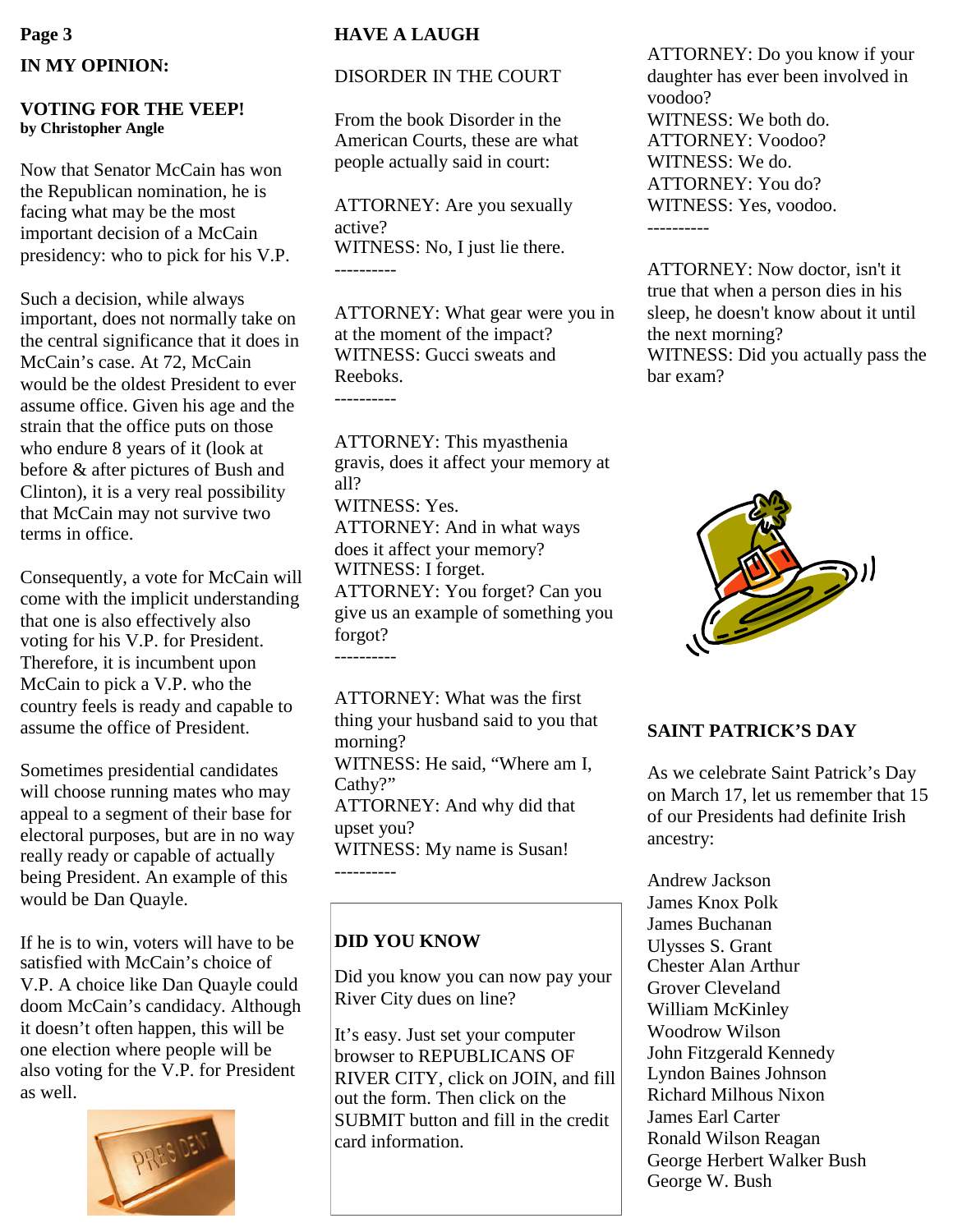#### **Page 4**

### **SOLAR ENERGY FIRMS LEAVE WASTE BEHIND IN CHINA** (PART 1) **By Ariana Eunjung Cha Washington Post Foreign Service Sunday, March 9, 2008; A01**

GAOLONG, China -- The first time Li Gengxuan saw the dump trucks from the nearby factory pull into his village, he couldn't believe what happened. Stopping between the cornfields and the primary school playground, the workers dumped buckets of bubbling white liquid onto the ground. Then they turned around and drove right back through the gates of their compound without a word.

This ritual has been going on almost every day for nine months, Li and other villagers said.

China, a country buckling with the breakneck pace of its industrial growth, such stories of environmental pollution are not uncommon. But the Luoyang Zhonggui High-Technology Co., here in the central plains of Henan Province near the Yellow River, stands out for one reason: It's a green energy company, producing polysilicon destined for solar energy panels sold around the world. But the byproduct of polysilicon production - - silicon tetrachloride -- is a highly toxic substance that poses environmental hazards.

"The land where you dump or bury it will be infertile. No grass or trees will grow in the place. . . . It is like dynamite -- it is poisonous, it is polluting. Human beings can never touch it," said Ren Bingyan, a professor at the School of Material Sciences at Hebei Industrial University.

The situation in Li's village points to the environmental trade-offs the world is making as it races to head off a dwindling supply of fossil fuels.

Forests are being cleared to grow biofuels like palm oil, but scientists argue that the disappearance of such huge swaths of forests is contributing to climate change. Hydropower dams are being constructed to replace coalfired power plants, but they are submerging whole ecosystems under water.

Likewise in China, the push to get into the solar energy market is having unexpected consequences.

With the prices of oil and coal soaring, policymakers around the world are looking at massive solar farms to heat water and generate electricity. For the past four years, however, the world has been suffering from a shortage of polysilicon -- the key component of sunlight-capturing wafers -- driving up prices of solar energy technology and creating a barrier to its adoption.

With the price of polysilicon soaring

### **Republicans of River City Board of Directors:**

Carl Burton, President Marian Higdon, Director 1st Vice President Fred Hildebrand, Director Betty Axup, 2nd Vice President Mary Pearson, Director William Chan, Membership Secretary Al Rogel, Director Robert Evans, Treasurer John Signorotti, Director Paul Green, Past President Barbara Sullivan, Director George Bradshaw, Director Cambria King, Director Richard Eigenheer, Director Florin Ciuriuc, Associate Director Ed Gorre, Director Marko Mlikotin, Associate Director

from \$20 per kilogram to \$300 per kilogram in the past five years, Chinese companies are eager to fill the gap.

In China, polysilicon plants are the new dot-coms. Flush with venture capital and with generous grants and low-interest loans from a central government touting its efforts to seek clean energy alternatives, more than 20 Chinese companies are starting polysilicon manufacturing plants. The combined capacity of these new factories is estimated at 80,000 to 100,000 tons -- more than double the 40,000 tons produced in the entire world today.

To be continued.



P. O. Box 1776 Carmichael, CA 95609-1776

Editor: Robert Evans Telephone 359-5741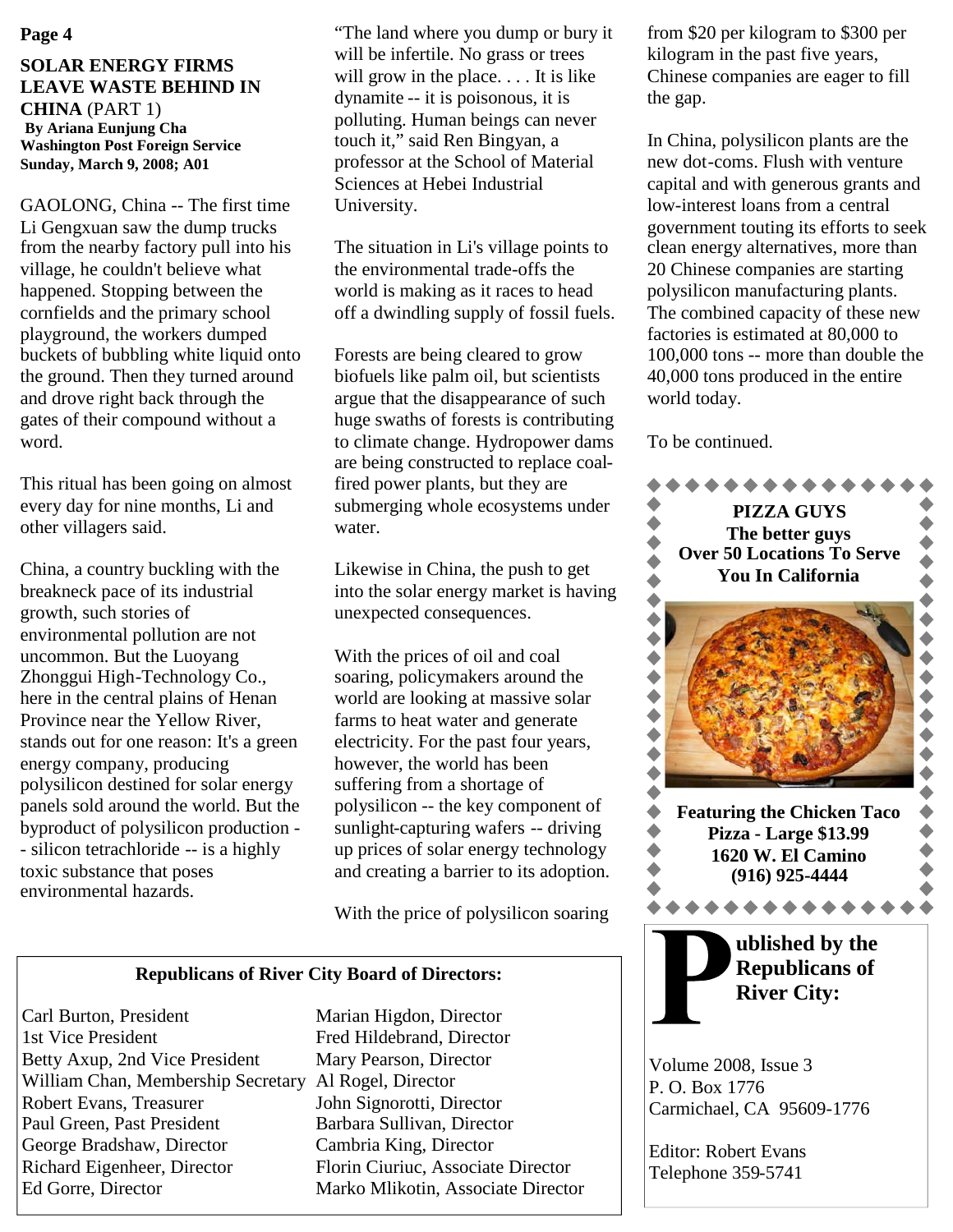

# **THE GOVERNOR'S CORNER**

Governor Leads Infrastructure Roundtable, Gathers Input, Ideas From Local **Annois**<br>Schwarzenegger And Regional **Organizations** 

Governor Schwarzenegger brought together local and regional organizations for a roundtable discussion about infrastructure needs and financing options. Rebuilding the state and boosting investment in infrastructure creates jobs, preserves California's high quality of life, maintains environmental quality and is a key component of the Governor's overall economic development strategy. According to the Department of Finance, California needs \$500 billion of infrastructure over the next 20 years.

The meeting is part of the Governor's multi-pronged approach to rebuilding California:

- The Governor is allocating hundreds of millions to jumpstart critical flood control, transportation and affordable housing projects. This infrastructure bond funding, championed by the Governor and approved by voters in November 2006, includes \$42 billion for education, housing, levee repair, flood control, parks and transportation projects and plays an important role in creating jobs, preserving our quality of life and growing the state's economy.
- The Governor has committed to finding ways to fast-track the billions in unallocated 2006 infrastructure bond funding. Earlier this year, Governor Schwarzenegger called an emergency Cabinet meeting and

instructed his agencies to immediately recommend ways to work with the legislature to speed the release of billions in unallocated bond funds. **Page 5** instructed his agencies to when compared to traditional

> The Governor is calling on the federal government to increase investment in infrastructure nationwide. The federal government has historically been the single largest contributor to national infrastructure projects, but its contribution has fallen dramatically over the past two decades.

Local and state leaders from across the country have joined the Governor in his call for renewed federal investment in America's infrastructure.

Last month, as part of the Governor's trip to Washington D.C. he called on the federal government to increase infrastructure investment and welcomed 13 more governors from across the nation to the "Building America's Future" coalition.

The Governor is calling for enabling the broad use of Performance Based Infrastructure (PBI). As part of his State of the State address, the Governor proposed a new set of policies to improve how California builds and finances infrastructure.

These proposals include:

- Expanding the types of projects, services and government entities that can enter into PBI arrangements. PBI allows the public and private sectors to work together to deliver infrastructure services at lower cost and risk, while providing improved services for citizens.
- PBI is not mandatory. It is simply an optional alternative for governments to employ if and when doing so provides value

infrastructure provisions.

 Establishing "PBI California," to enable California to build, operate and maintain infrastructure better, faster and for less. "PBI California" would serve as a center for excellence to help determine which state projects can benefit from PBI, represent the state in negotiations with PBI participants, ensure transparency and monitor performance.

The Governor is calling for continued investment in California's infrastructure as part of the Strategic Growth Plan (SGP). As part of California's SGP, the Governor has proposed additional investment in the state's water, education, court and transportation infrastructure. The SGP proposes that the new general obligation bonds be placed on the ballot in the 2008 and 2010 general elections and that all bonds be issued and spent over the next ten years in a manner that maintains a prudent debt ratio. In addition, the Governor has called for:

- Establishing a Strategic Growth Council to coordinate SGP projects and spending. The fivemember Council would help state agencies allocate SGP money in ways that best promote efficiency, sustainability and support the Governor's economic and environmental goals.
- Bringing approximately 20,000 new engineers into California's workforce over the next decade. This would be achieved by expanding existing educational programs and building new partnerships between our schools, the military and the private sector.